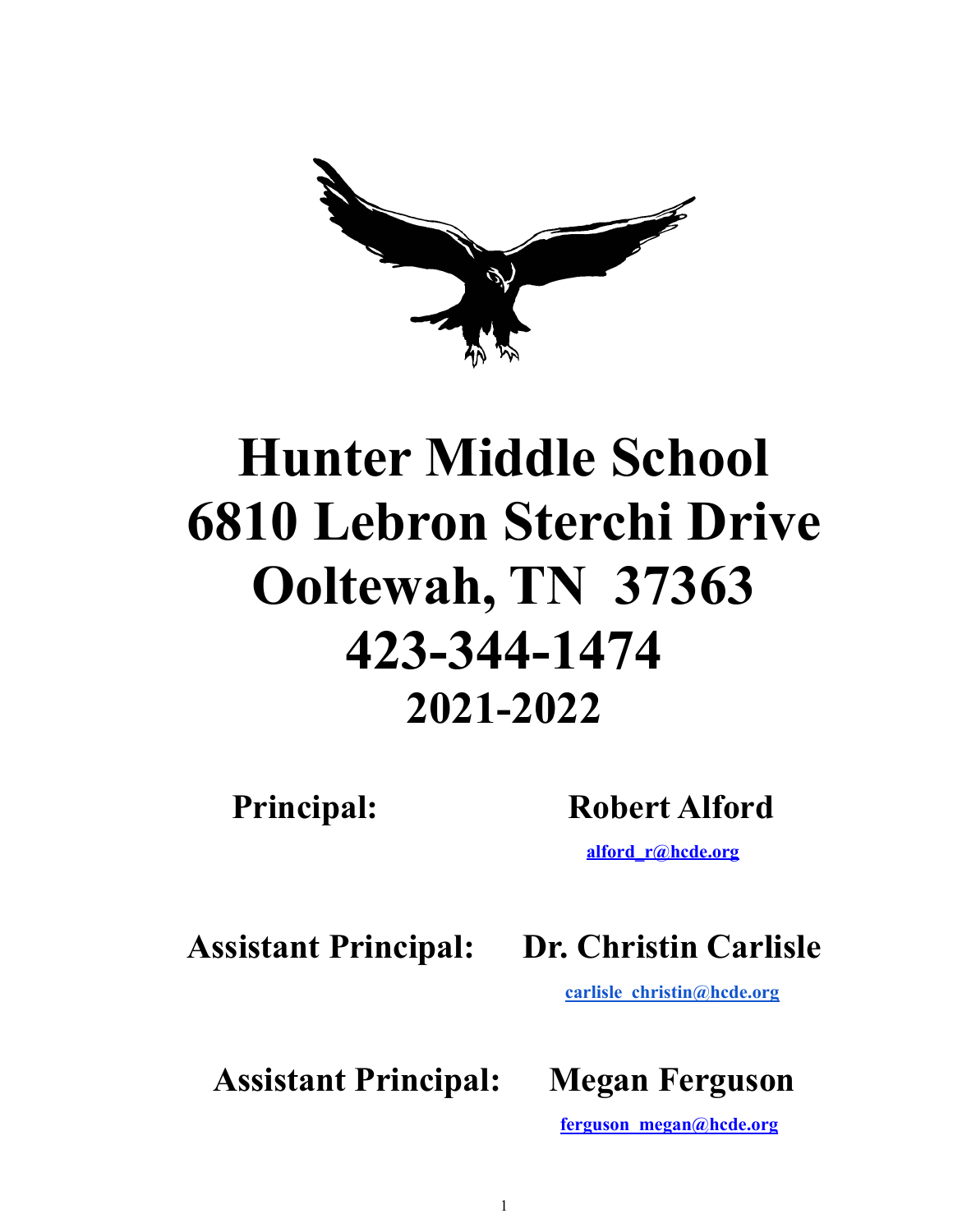# **WELCOME**

Welcome to Hunter Middle School. It is our goal that your experience at Hunter Middle will be both positive and rewarding. As a student, you will be challenged to grow and mature as we prepare you for high school.

The three years you are a student here will be a time of tremendous growth and change. You will encounter many new experiences while you are at Hunter Middle School; it is the desire of the staff to support and nurture you during this time of change.

We encourage students and parents to become involved in the vast programs and activities at Hunter Middle School. We challenge you to strive to become the best student you can be academically and socially. We look forward to working with you this year and hope that together we can make this school year an exciting and fulfilling one.

# **MIDDLE SCHOOL CONCEPT**

Hunter Middle School consists of grades six, seven, and eight. All students will study a core curriculum of Reading, Writing, Math, Social Studies, and Science. Our Related Arts classes include Art, Band, Bible History, Chorus, Physical Education, Spanish, Guitar in the 7th grade, Modern Band in the 8th grade and VW Elab. This core curriculum will be taught by a team of teachers that collaborate and plan together to provide continuity and an identity for our students as a member of a team. The goal of Hunter Middle School will be to provide a caring and supportive environment for each student so they may achieve their maximum potential.

# **ANNOUNCEMENTS**

Periodically, brief announcements will be given over the intercom. Every student should listen carefully to these announcements since they include HMS happenings, events, as well as needed information. The announcements contain pertinent information regarding times, places, costs, etc. Calls will go out weekly on Sunday afternoon to inform parents/guardians of upcoming events.

### **ATHLETICS**

In order to participate in any sport, a candidate must be academically eligible, must have a current physical, read and sign the Concussion form, read and sign the Cardiac Arrest form, and complete the Consent for Athletic Participation, Medical Care, and the Covid form (until further notice). Students may participate in the following sports: In August: football, cross country, softball, and tennis. Beginning in October: basketball and soccer. Beginning in December/January: wrestling and volleyball. Beginning in March: track, golf, and baseball. Cheerleading and Dance are selected in May the year before. For students to be considered a member of a team, the student must be at tryouts with all of the appropriate documentation. If there is a legitimate reason a student cannot be at tryouts, the parent or student **must**: talk to the coach before tryouts, express interest in trying out, and explain why they cannot try out with all of the other students. Student athletes are expected to maintain appropriate classroom behavior.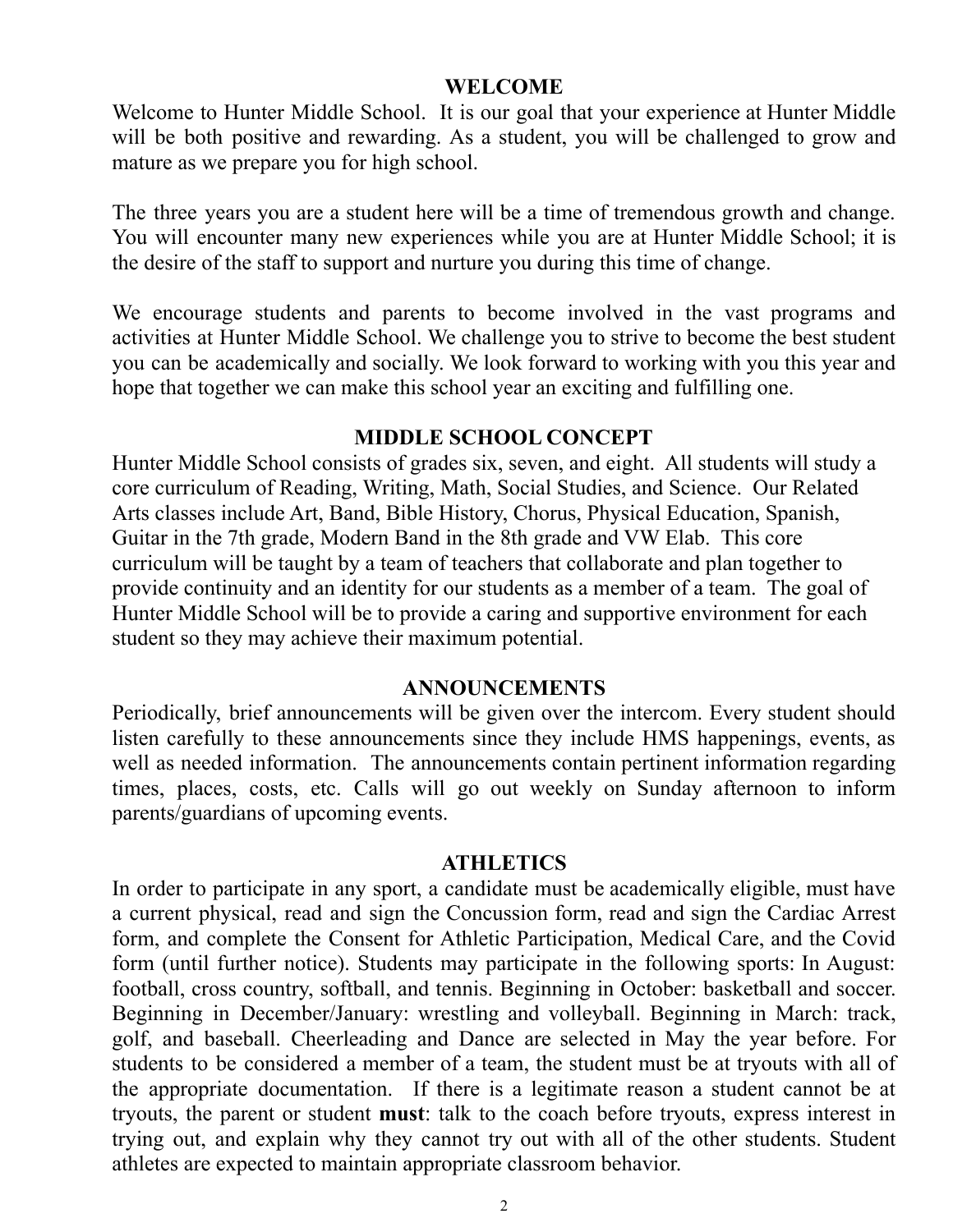# **ATTENDANCE**

# **Attendance Law Explained**

According to the law (Tennessee Code Annotated 49-6-3001(c)) every parent, guardian, or other person residing in this State having control or charge of any child between the ages of six (6) and seventeen (17), both inclusive, shall cause such child or children to attend a public or non-public school, and in event of failure to do so, shall be subject to the penalties hereinafter provided.

Any child who is habitually and unlawfully absent from school must be reported to the appropriate judge having juvenile jurisdiction in that county, the child to be dealt with in such manner as the judge may determine to be in the best interest of the child. The judge may assess a fine of up to fifty dollars (50.00) or five (5) hours of community service against the parents or legal guardians of Kindergarten through grade twelve (K-12) children if the child is absent more than five (5) days during any school year. (Tennessee Code Annotated 49-6-3007(f)).

# **Hamilton County Department of Education Board Policy (6.200)**

**The following are legal reasons for excusing a student from attending school:**

*Personal Illness-* Students are excused who are sick and whose attendance would be detrimental to their health and the health of other students. A physician's statement may be required.

*Death in Immediate Family*- Students may be excused for three days in the event of a death in their immediate families including mother, father, step-parent, brother, sister, or grandparent. Extenuating circumstances may require a longer period of excused absence. *Family Illness*- Students having an illness in the family which requires them to give temporary help will be excused from attendance after receipt of a physician's statement concerning the necessity of the student's assistance.

*Religious Holiday*- Students shall be excused on special or recognized religious holidays regularly observed by that particular faith. Prior approval is required should these days occur while school is in session.

*Personal*- Students who are absent for a good cause (doctor or dental appointment which cannot be scheduled at times other than school hours, court appearances, etc.) may be excused upon proof of appointment. Prior approval by parent or guardian, and the principal or his designee is required.

*Approved School-Sponsored Activities*- Students shall be marked present when participating in a school-sponsored activity away from the school building.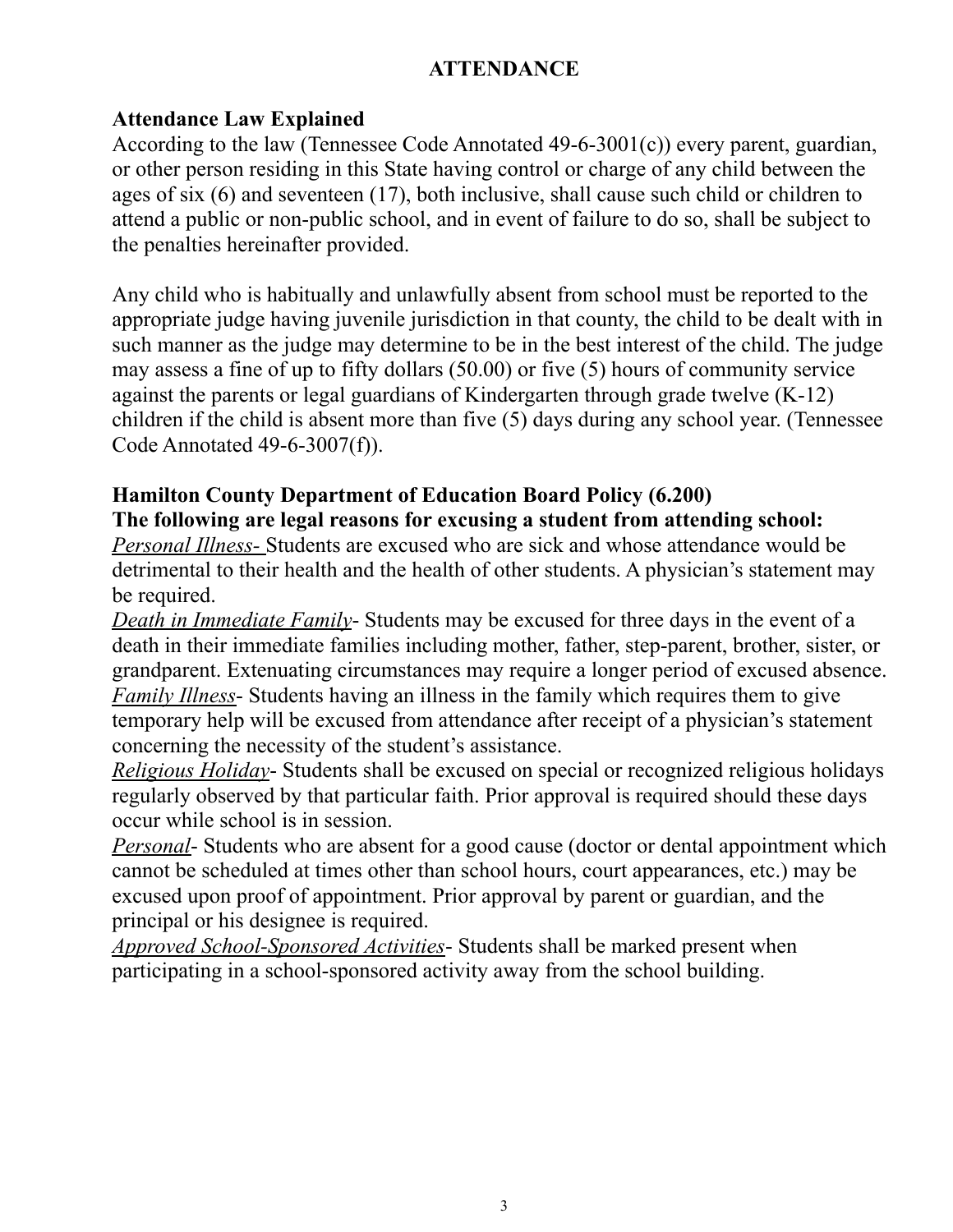# **HCDE attendance procedures for 2021-2022 are as follows:**

By law, students must attend school daily. It is the parent's responsibility to report all absences to the school. HCDE will allow parent/guardian excuses to serve as documentation for three (3*)* personal illness days only. After three (3) parent/guardian excused personal illness days, parents must provide medical services documentation for the following: personal illness, family illness, or personal (as defined above). To avoid student absences being recorded as unexcused, a written statement signed and dated by the parent/guardian and any medical documentation should be presented to the appropriate school official within five (5) days of the student returning to school. HCDE will not begin legal actions until after a student is absent for more than five (5) days without adequate legal excuse (as defined above.)

When a student reaches five (5) unexcused absences, the school will notify the parent/guardian by way of letter mailed to the home address, requesting a mandatory meeting to address absences and barriers to school attendance. **This is the Tier 1 Intervention.**

When a student reaches 8-10 unexcused absences, the school will make a referral to the Truancy Specialist. The parent will receive a Legal Notice Letter and the Truancy Specialist will contact the parent to set up a mandatory assessment to address continued absences and barriers to regular attendance. **This is the Tier 2 Intervention.**

If the student continues to accrue unexcused absences after the Truancy Specialist completes the assessment, then the family will be required to meet before the Community Attendance Review Board (CARB) to discuss continued barriers. Failure to appear before the Board will result in an automatic petition to Juvenile Court. **This is the Tier 3 Intervention.**

**There is a daily call out for those students that are absent. It is NOT** necessary to call the school after receiving this call unless you know your child should be at school. The purpose of the call is to keep parents informed and attendance accurate. Your call for students who are here but marked absent will help keep our legal attendance logs correct or will help us keep your student safe in the event they are skipping class so we can locate him/her.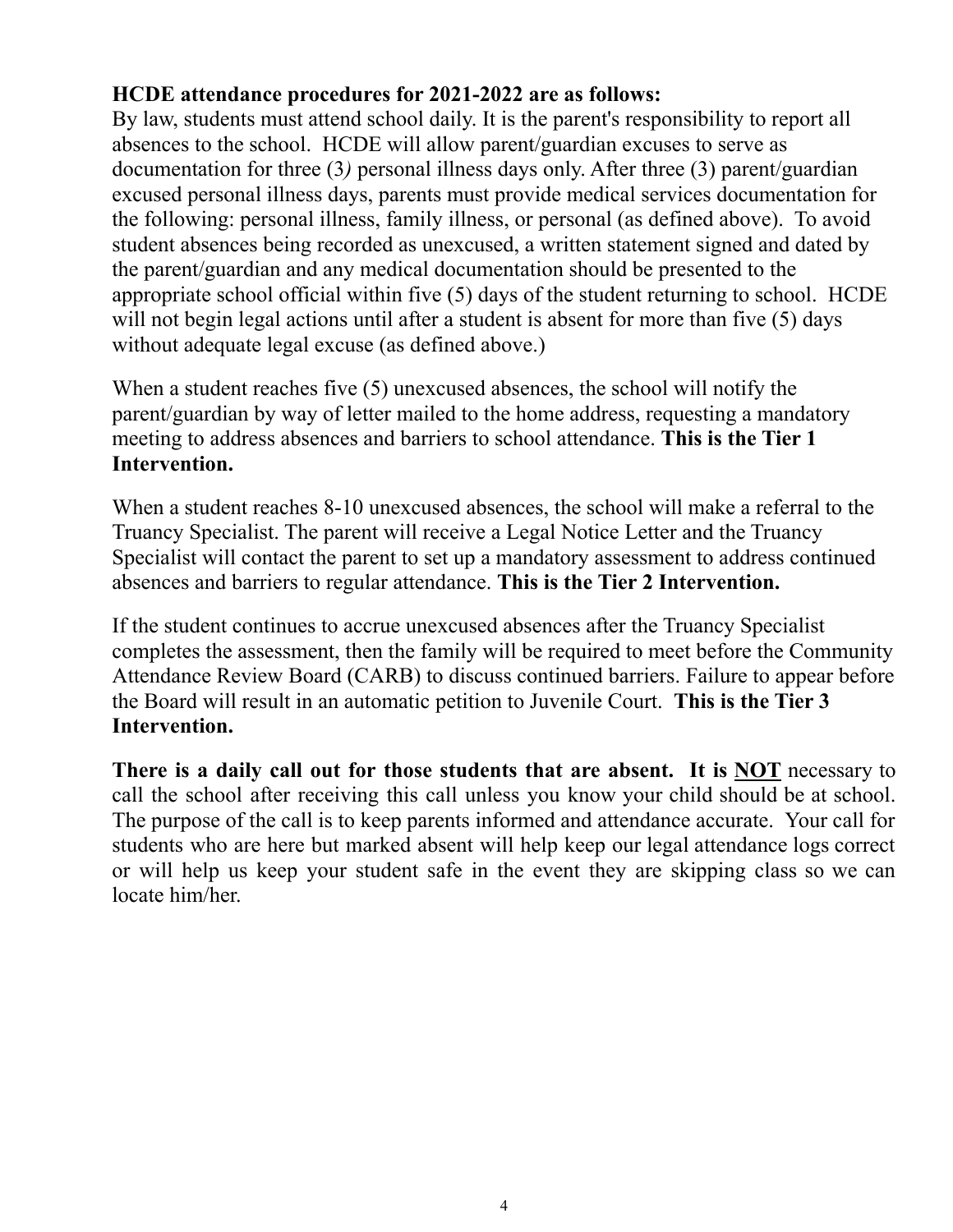# **CELL PHONES AND OTHER ELECTRONIC DEVICES**

Cell phones & other electronic devices should not be used during the school day, except under the direct supervision of a teacher. These devices MUST BE TURNED OFF and are to be kept in the student's locker during the school day. The school, administration, teachers, and the staff are not responsible in the event of lost, stolen, or misplaced cell phone, or other electronic devices.

1<sup>st</sup> Offense - The device will be taken up. Either the parent/guardian can pick up the device after school or the device will be held for three (3) school days.

2<sup>nd</sup> Offense - The device will be taken up and held for five (5) school days.

 $3<sup>rd</sup>$  Offense - The device will be taken up and held for ten (10) school days.

4*th* Offense - The device will be taken up and held for twenty (20) school days.

# **BELL SCHEDULE**

The tardy bell rings at 7:15 a.m. School is dismissed at 2:15 p.m.

# **CAFETERIA**

School lunches are provided at a minimal cost. You may purchase your child's lunch online through **Titan [Family](https://family.titank12.com/) Portal**. This payment will be deducted immediately from your checking account and a small fee will be charged. **Students are highly encouraged to pay in advance to eliminate change giving and slow lines in the cafeteria**. Food or drink is not to be taken from the cafeteria. Free/Reduced meal applications are provided to everyone.

# **DISCIPLINE POLICY**

Hunter Middle will follow a school-wide discipline plan in all academic and related arts classes. The documentation for the discipline plan will be given to the students each nine weeks. In order to help your child attain optimum success, we strongly encourage you to review the discipline plan documentation with your student on a weekly basis. In addition to consequences for unwanted behavior, there will be incentives at the end of each nine weeks for students who demonstrate appropriate behavior.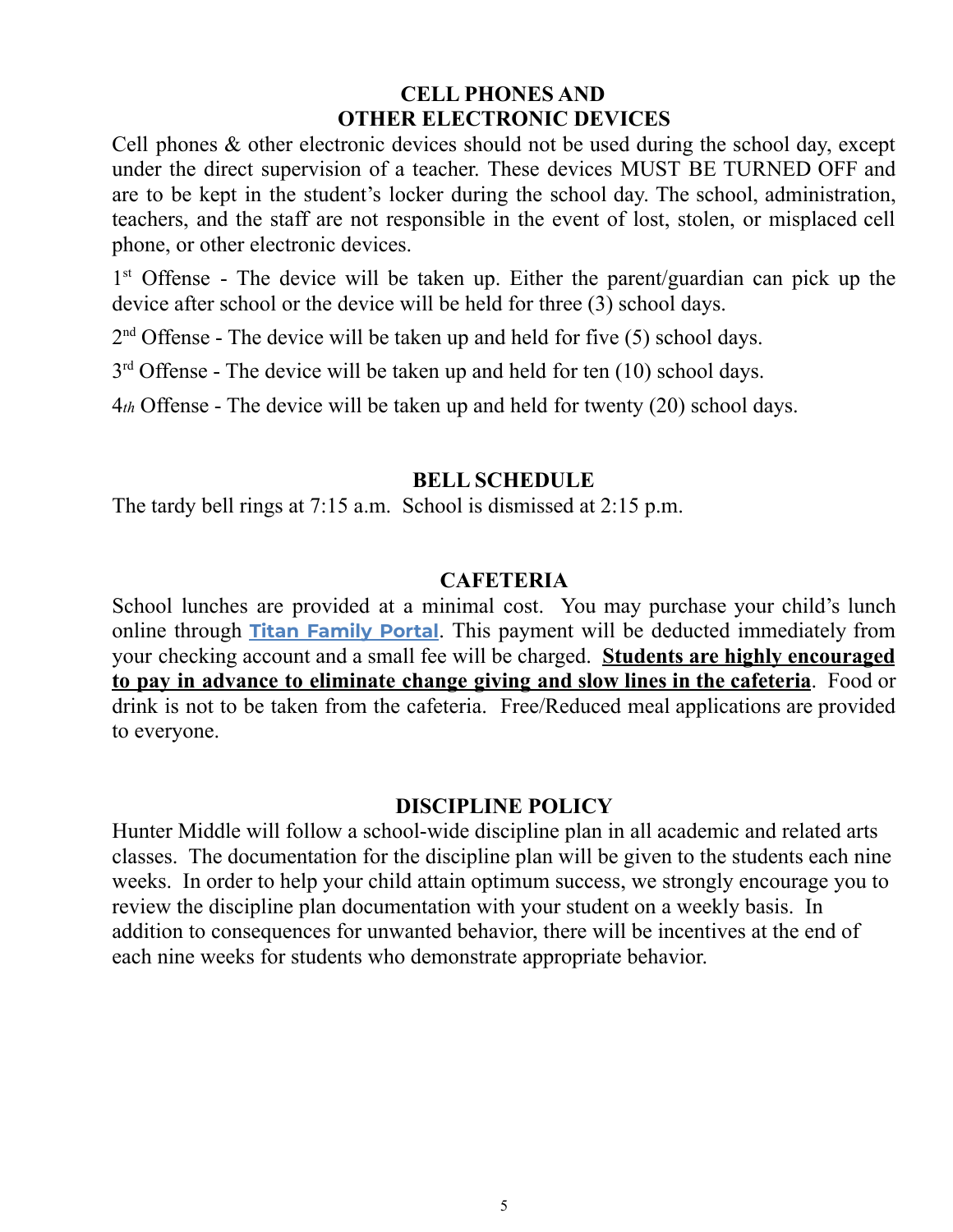# **CODE OF BEHAVIOR**

Hunter Middle School expects all students to demonstrate respect for teachers and classmates at all times. The following guidelines will enhance the learning atmosphere of our school:

- Team and classroom rules should always be followed.
- Students in the hall during class time MUST have a pass.
- Students who are tardy to their next class must obtain a pass from the teacher in whose class they have been detained.
- Students should bring all required materials (charged chromebook, paper, pencil, book, etc.) to class.
- Food or drink is not permitted in classrooms unless teacher permission has been given **and should never be near the chrome books.**
- Electronic devices, except chrome books, are strongly encouraged NOT to be brought to school. The school will not be responsible for lost or stolen electronic devices.
- Vulgar, immoral, or profane language or gestures will not be tolerated.
- The rules for behavior are the same when a substitute teacher is present.
- Backpacks and purses will remain in student lockers. They may be used only to transport materials between school and home. This is for your own protection against possible theft.
- Students will remain in assigned areas.
- Students must leave the campus upon being dismissed from school by **3:00** p.m. unless involved in a school-sponsored activity. Students should not loiter at any time on school property.
- Students will refrain from inappropriate physical contact with other persons at all times. Inappropriate touching includes but is not inclusive of expressions of affection (i.e. hugging, holding hands, etc.)
- Bartering and/or trading is not allowed. Hunter Middle School is not responsible for items lost, exchanged, or loaned.

# **Failure to comply with the Code of Behavior will result in disciplinary action.**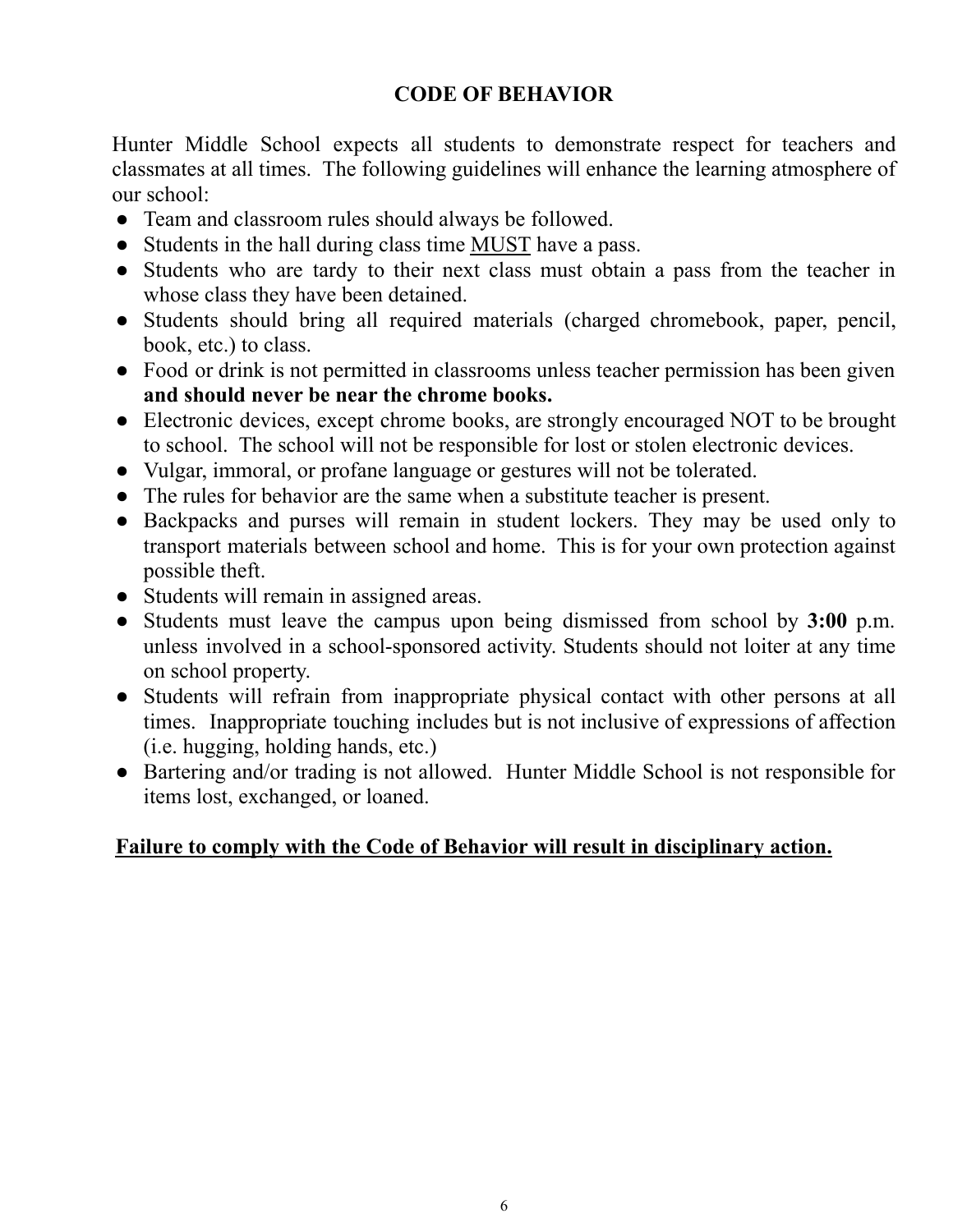## **Tier I Behavior Intervention**

Is the behavior classroom or office managed?

↙ ↙ ↘

**Office Managed B.I.N.T. Form** Bullying Persistent Harassment Physical Intimidation/Harassment

A B.I.N.T. (Bullying Is Not Tolerated) form must be completed for any reported or observed bullying incidents.

**Office Managed Mandatory Office Referral** Alcohol/Drug Possession Assault/Battery Fighting Weapons Possession/Use Tobacco Possession/Use Vandalism Theft Sexual Harassment/Sexual Assault Profanity Against School Personnel Serious Threats Against School Personnel Serious Threats Against Students **Gang Related Activity** Leaving Campus Without Permission Trespassing Refusal to Surrender Phone Confrontational with an Adult

All Office Managed offences are **Mandatory Office Referrals** 

**Classroom Managed Discipline Steps** Preparedness Classroom Disruption/Talking Lack of Cooperation Teasing/Name Calling Inappropriate Language Refusal to Work Cheating Sleeping Tardiness Horseplay/Rough Housing Out of Class Without Permission

#### Teachers must complete the discipline steps for Classroom <u>**Managed offences**</u>

The following steps occur following a Warning for any above offence.

- Student-Teacher Conference
- Student-Teacher-Parent Phone Conference
- Student-Administrator Conference
- .<br>Student-Team-Parent Conference
- Office referral with all documentation

# **Tier II Behavior Intervention**

#### Student will be placed on a Check-in/Check-out system.

- Check in with Homeroom teacher each morning and pick up the Check-in/Check-out sheet.
- Carry sheet and have it filled out by each teacher throughout the day.
- Check out with Homeroom teacher at the end of each day and return the Check-in/Check-out sheet.

# **Tier III Behavior Intervention**

The Behavior Management Team convenes to create a Behavior Management Plan for the student. The team consists of an administrator, school psychologist, school counselor, school social worker, teacher and parent.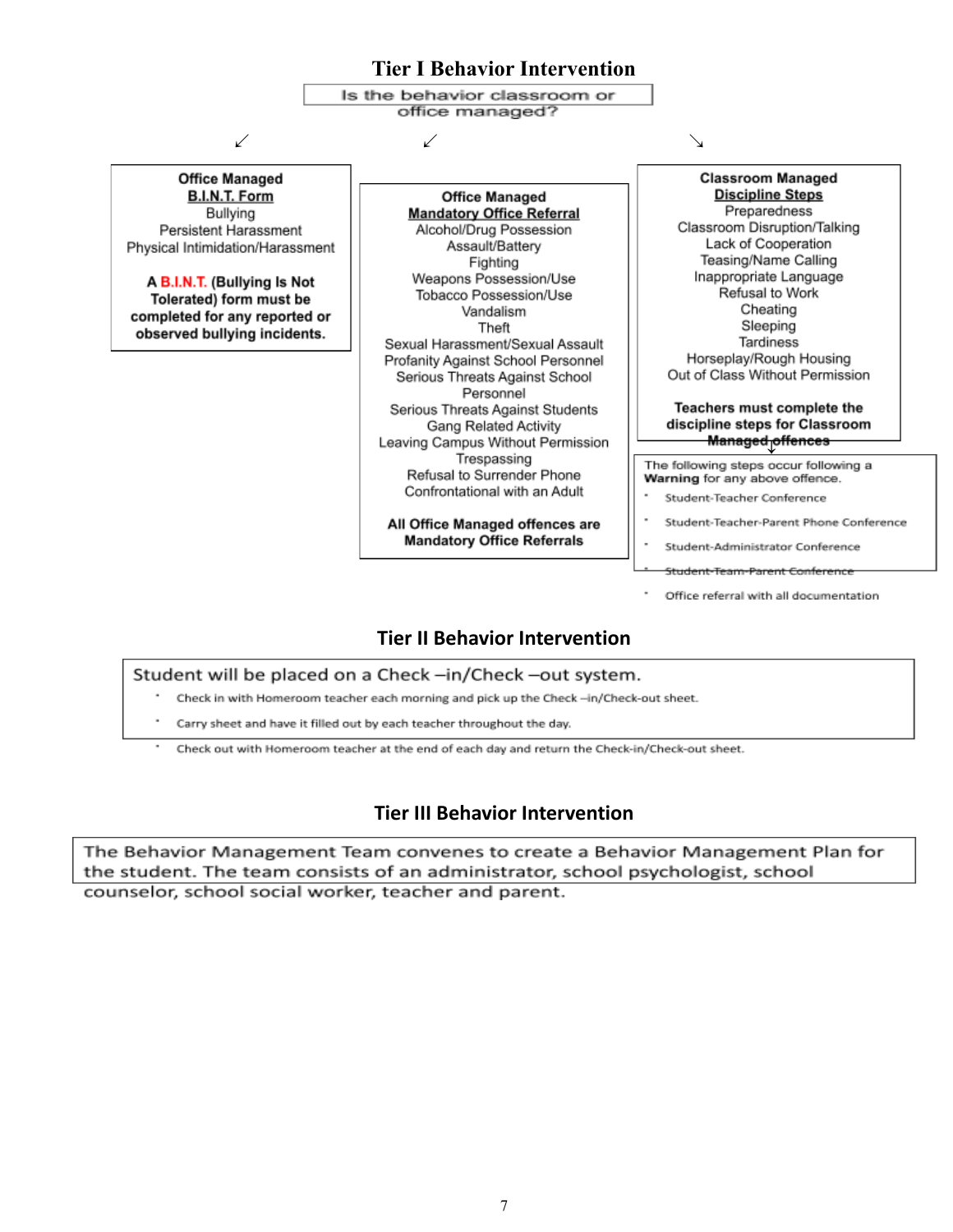# **DISMISSAL**

Parents/Guardians **must** provide a valid driver's license in order to dismiss a student. The only people allowed to dismiss a child or children from HMS will be those who are listed. **It is the parent's responsibility to keep all student information up to date.**

# **FINANCES**

- The school requests an inclusive art/science/technology fee donation of \$20.00 to cover expenses not compensated by outside funding.
- Athletic participation fees are \$25.00. The participation fee for baseball is \$50.00.
- Some classes and school activities (such as field trips, etc.) may charge an additional fee.
- Obligations for athletic uniforms not returned, lost or damaged chromebook, stylus, and/or charger, library books, lunch charges, and fundraisers must be paid before records can be completed for transfer or for fall registration. Large amounts of money should not be brought to school. The school cannot be responsible for stolen or lost monies. Checks made out to Hunter Middle School will be accepted until May  $1<sup>st</sup>$ .

# **GRADING POLICY**

Hunter Middle School uses the Hamilton County School System's grading scale. The grading scale is as follows:

- **A 93 – 100**
- **B 85 - 92**
- **C 75 - 84**
- **D 70 - 74**
- **F 69 or Below**

Conduct grades given are **S**atisfactory, **N**eeds Improvement, or **U**nsatisfactory. Grades may be viewed online at **powerschool.hcde.org/public**. Parents and students, who do not have a username/password, may obtain an access code to create a username and password by requesting the information from the front office. Hard copies of the report cards will be issued at each grading interval. A parent/guardian signature is required on one copy of the report card. **The final grade for each subject includes all four nine-week periods and the state test when the results are available.**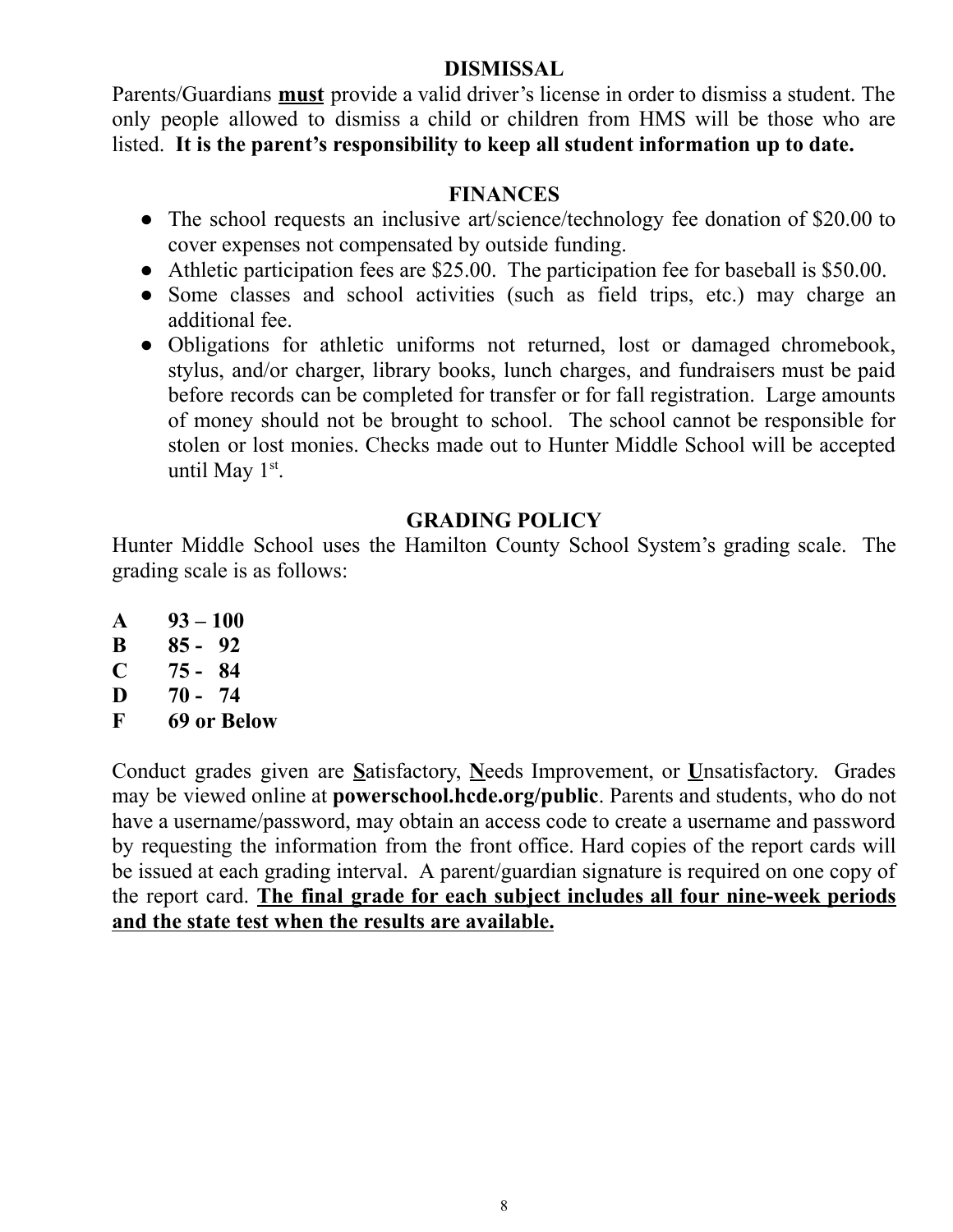# **HOMEWORK**

Homework is used to enhance learning. Each individual teacher will determine the amount of homework. Students should read a minimum of thirty minutes per night.

Hunter Middle School teachers use an online grading program, PowerSchool. Student's grades and assignments may be accessed from any home or work computer, or cell phone via the internet. Details concerning Power School information are available through the front office.

# **LATE WORK POLICY**

We believe students should be taught responsibility and the value of a deadline. However, we also understand from time to time unusual circumstances arise. We encourage all students to turn their assignments in when they are due. This policy is meant to benefit students who **OCCASIONALLY** miss an assignment deadline. If students are **CONSISTENTLY** turning in late work, the parent/guardian will be notified, the conversation documented, and this policy will no longer apply to that student for the remainder of that 9 weeks. Teachers may be more lenient than this policy but may not be stricter.

- Make-up work for excused absences is required and shall receive full credit.
- Make-up work for unexcused absences is required and may result in reduced credit. (Reduction may not exceed 10%.)
- Make-up work must be completed within five  $(5)$  school days of the absence or by the last day of the progress report/grading period. Teachers may provide additional time if extenuating circumstances warrant.
- An assignment turned in the day it is due will be graded for full credit.
- Assignments turned in late **after the day it is due** will be accepted until the last day of the progress report/grading period.
- Assignments turned in late will be graded and the student will receive the grade minus 10% of the points earned. (This does not apply to excused absences.)
- After the end date of the progress report/grading period, no late work will be accepted, and the student will receive a zero.

**We encourage you to continue using PowerSchool to monitor grades and possible missing assignments. As always, do not hesitate to email your child's teacher with any questions or concerns.**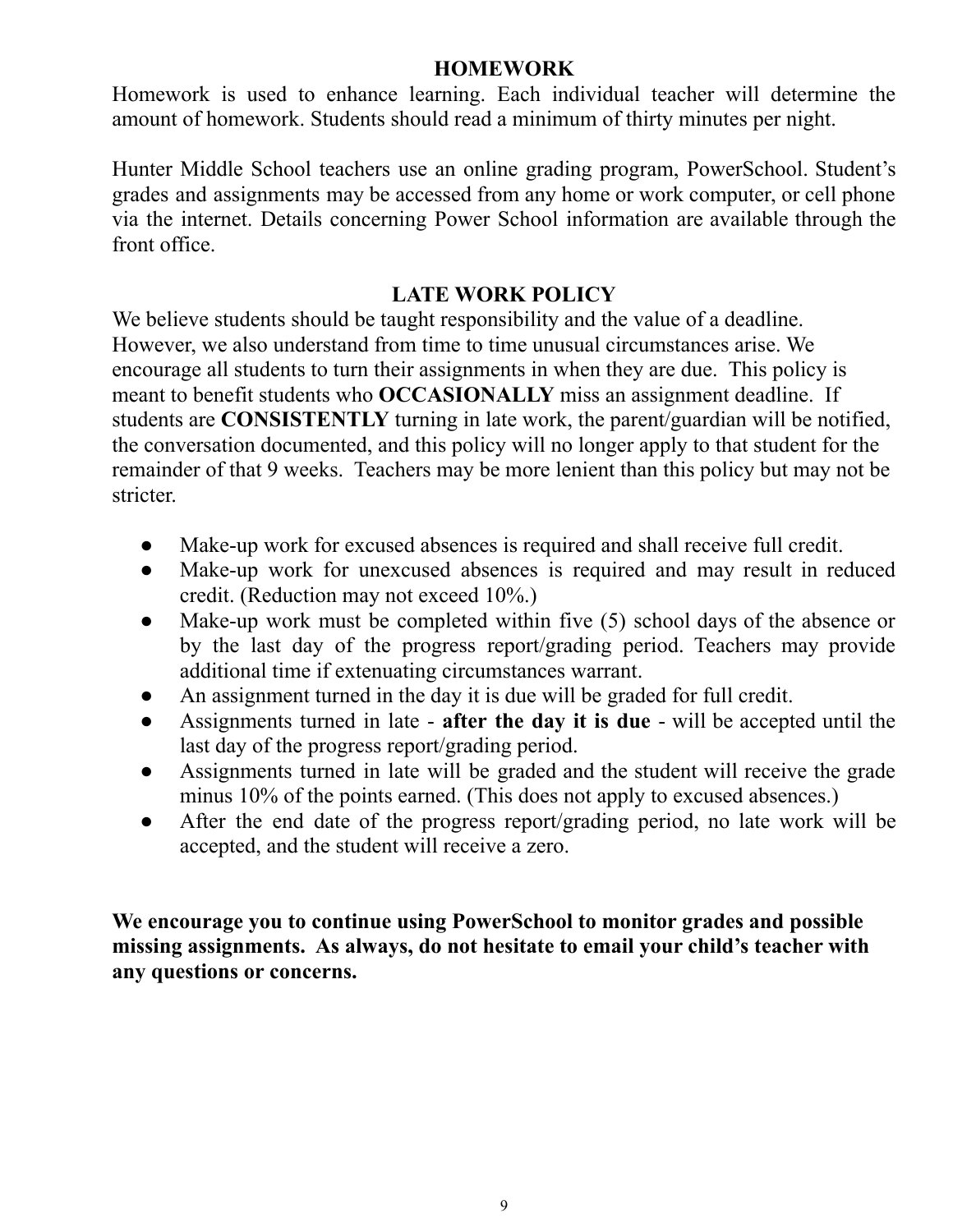# **LOCKERS/LOCKS**

Hall lockers are assigned by the designated teacher. Lockers must be locked at all times and are subject to periodic checks. Use of lockers is a privilege. Abuse of that privilege may result in use of lockers being denied. Students should not give their combination to anyone. Sharing your combination with even one other student may negate its security. Sharing lockers with other students is prohibited**.** Defacing of lockers may lead to suspension and fines to cover damages. Any problems should be reported to the designated teacher. LOCKS WILL BE ISSUED BY THE SCHOOL. NO PERSONAL LOCKS SHOULD BE PLACED ON LOCKERS, IF SO, THEY WILL BE SUBJECT TO REMOVAL BY THE ADMINISTRATION.

# **LOST AND FOUND**

Please do not bring extra money or articles of any value to the school, as HMS is not responsible for loss or theft. If books, clothing, or other items are found, please turn them into the office. To claim lost articles, check with the office. Unclaimed lost and found articles are given periodically throughout the year to local charities.

# **MEDICATION POLICY**

The school must have on file an immunization record and an emergency card completed by a parent/guardian for each student. No over-the-counter medications will be given during school hours without the written consent of a medical doctor (this includes aspirin, Tylenol, Advil, Pepto-Bismol, etc.). Prescription medicine such as Ritalin, etc. will be administered according to Hamilton County School Board Policy. All other prescription medicine should be administered at home.

# **PARENT CONCERNS**

A Hamilton County Department of Education complaint form is on file in the office if one is needed. Superintendent's Parent Complaint Process: If you or your child encounters a specific problem or concern during the school year, the following step(s) should be taken:

- Step 1 Contact your child's teacher or other people with whom the problem was encountered.
- Step 2 If the problem was not resolved in Step 1, call or make an appointment with the principal.
- Step 3 After talking to the principal, if you feel you need further assistance, contact the Area Executive Director's Office, Dr. Larrie Reynolds, 498-7094.
- Step 4 If, after talking with the Area Executive Director, you still require assistance, contact Title IX Coordinator, Dr. Marsha Drake, 498-7104.

# **PARENT CONFERENCES**

Parent conferences may be held with teams or individual teachers. Conferences will not be held on Tuesdays or Fridays except in emergency situations. Each team has a designated planning time, and arrangements may be made by contacting the school at 344-1474.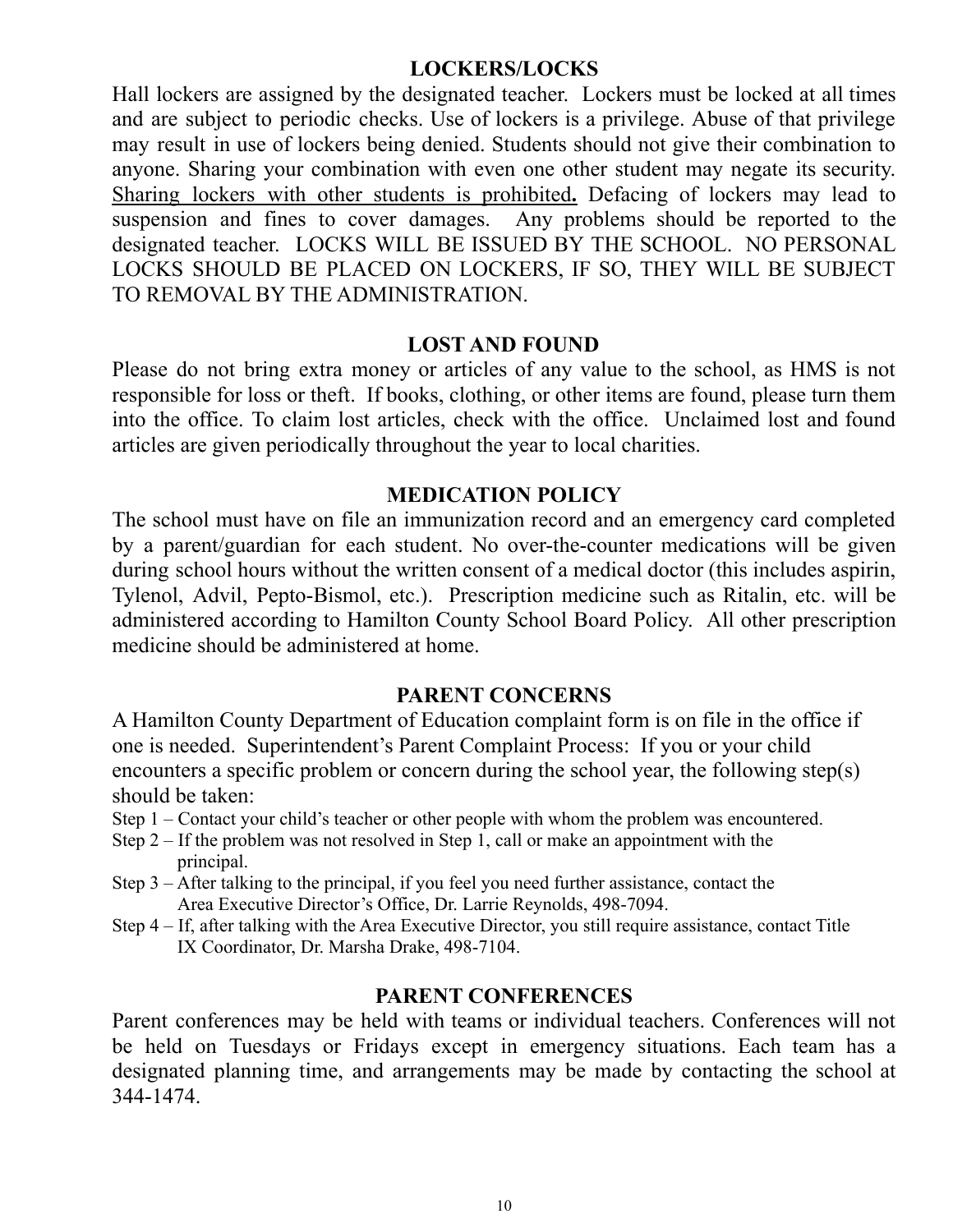# **PARENT ORGANIZATIONS**

We encourage parent involvement at HMS through active participation in the PTSA. We also encourage parents to participate in conferences, workdays, and other volunteer opportunities offered throughout the school year.

# **PHONE NUMBERS**

| Main Office | 344-1474 |
|-------------|----------|
| Guidance    | 344-1477 |
| Cafeteria   | 344-1483 |
| Fax         | 344-1485 |

# **SCHOOL DISASTER PLAN**

Procedures for classroom evacuation are posted in each classroom. Drills are held periodically, and students are expected to walk quickly and quietly to the designated areas.

# **SEARCHES OF STUDENTS, LOCKERS, ETC.**

In case of suspicion, a student, their locker, backpack, purse, billfold, or storage area may be subject to physical search by school officials in accordance with state law without parent permission.

# **SEXUAL HARASSMENT**

It is the policy of the Hamilton County School System to maintain a learning and working environment that is free from harassment of any type. The school system prohibits any form of sexual harassment or harassment based upon age, religion, disability, or race/national origin.

Any person who believes he or she has been the victim of harassment or sexual harassment by a student or an employee of the school system, or any third person with knowledge or belief of conduct which may constitute harassment or sexual harassment, should report the alleged acts immediately to an appropriate school system official as designated by this policy. The school system encourages the reporting party or complainant to use the report form available from the principal of each school or available from the central office location.

See Hamilton County Board Policy No. 5.500 Harassment/Sexual Harassment and Discrimination.

# **TARDIES**

A student arriving at school after the car duty teachers have come in the building must obtain a Tardy Slip from the office. It is very important that students are in class on time as instruction begins promptly. Late arrivals cause disruption in the instructional process. Students who have unexcused tardies will be subject to the discipline policy found in the back of the agenda mate.